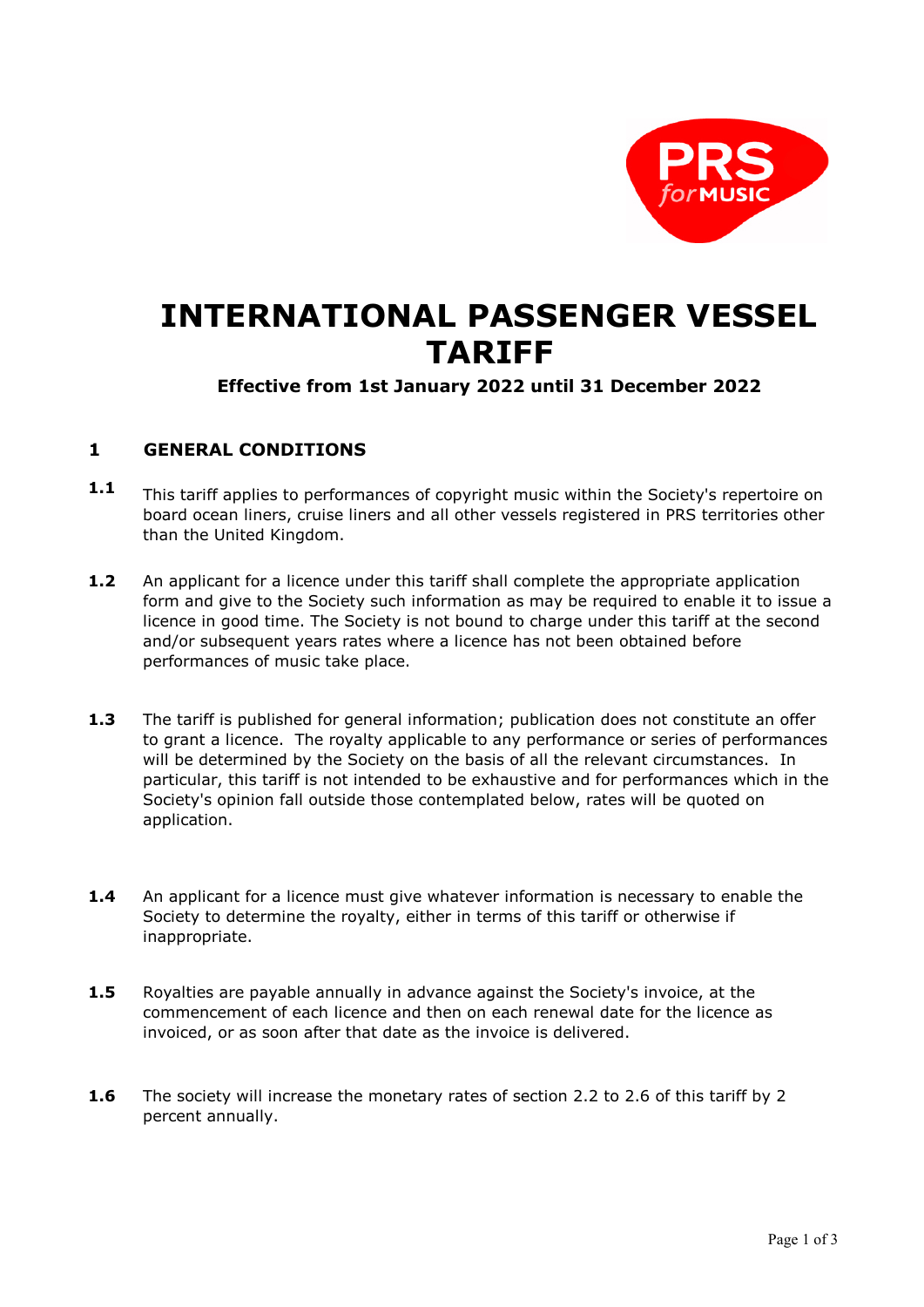| $\mathbf{2}$ | <b>ROYALTY RATES</b>                                                                                                                                                                                                                                                                                                                                                                                                                                   | <b>First Year</b><br><b>Royalty</b> | <b>Standard</b><br><b>Royalty</b> |
|--------------|--------------------------------------------------------------------------------------------------------------------------------------------------------------------------------------------------------------------------------------------------------------------------------------------------------------------------------------------------------------------------------------------------------------------------------------------------------|-------------------------------------|-----------------------------------|
|              | (Where the \$ currency symbol is used in this tariff it refers<br>to the United States Dollar)                                                                                                                                                                                                                                                                                                                                                         |                                     |                                   |
| 2.1          | The charge for expenditure on music related live<br>entertainment will be                                                                                                                                                                                                                                                                                                                                                                              | 6%                                  | 4%                                |
|              | Within six weeks of the end of a licence year a Licensee<br>under this tariff shall furnish to the Society a statement,<br>certified by a representative of the Licensee who has<br>appropriate responsibility to report entertainment<br>expenditures, confirming the expenditure on music related<br>live entertainment by the Licensee in that year in order to<br>enable the Society to calculate the royalty payable for that<br>licence year, or |                                     |                                   |
| 2.2          | For music related live entertainment where expenditure<br>cannot be calculated easily by the Licensee and the Licensee<br>chooses not to be assessed under 2.1, the charge per lower<br>berth capacity will be                                                                                                                                                                                                                                         | \$55.59                             | \$37.06                           |
| 2.3          | For non-live featured performances of music the charge per<br>lower berth capacity will be                                                                                                                                                                                                                                                                                                                                                             | \$10.71                             | \$7.14                            |
| 2.4          | For background music performed in public areas of the<br>vessel the charge per lower berth capacity will be                                                                                                                                                                                                                                                                                                                                            | \$5.36                              | \$3.57                            |
| 2.5          | For music played during the course of cinema exhibitions<br>the charge per lower berth capacity will be                                                                                                                                                                                                                                                                                                                                                | \$6.42                              | \$4.28                            |
| 2.6          | For music transmitted to individual cabins, the charge per<br>lower berth capacity will be                                                                                                                                                                                                                                                                                                                                                             | \$5.36                              | \$3.57                            |